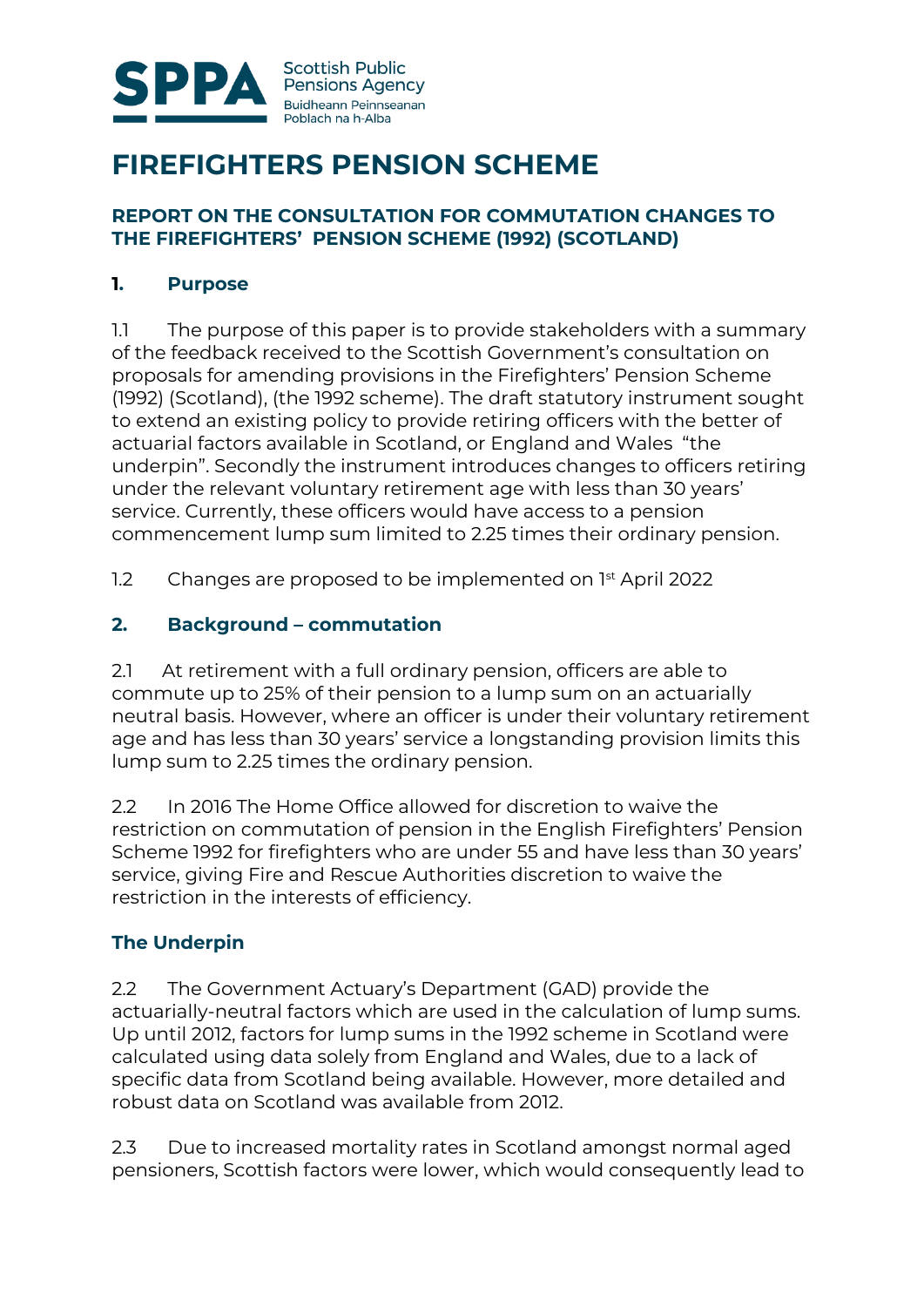

lower lump sums. Considering the impact of pension reform and the principle of protection, Scottish Ministers decided to implement an underpin ensuring that the higher of either the England and Wales or Scottish factors are applied to the lump sum at retirement.

# **3. Consultation**

3.1 The Scottish Public Pensions Agency, on behalf of the Scottish Government, conducted a public consultation inviting stakeholders to register their views on changes to existing provisions for commutation in the 1992 scheme. The consultation ran from 24 December 2021 to 1 February 2022.

3.2 The current provisions in place restrict commutation provisions for officers who are under 55 and have less than 30 years' service. Removal of the cap is actuarially neutral. Proposals here remove the cap entirely allowing officers to access the full commutation provision of 25% of pension. During this consultation views were sought explicitly around the proposed timing of 1<sup>st</sup> April as implementation date for removal of the cap, with Scottish Ministers recognising that changes to the treatment of lump sums could have an impact on retirement patterns and in year costs of lump sum payments.

3.3 The underpin currently in place which allows Scottish officers to access commutation factors using England and Wales data is due to end on 31 March 2022. The proposal here is to extend the underpin indefinitely. Whilst factors are regularly reviewed, the factors applicable to the scheme England and Wales have generally provided a slightly higher lump sums than the Scottish-specific factors.

3.4 This report summarises the 3 responses received to the consultation.

## **4. Consultation process**

4.1 The Scottish Government's consultation document was issued by email to stakeholders on 24th December 2021 and the documentation was also posted on the Scottish Public Pensions Agency's website.

## **5. Analysis of responses**

5.1 The consultation invited comments on two proposals for inclusion in the scheme draft regulations. The main comments are summarised in part 6.

Respondents can be broken down as follows: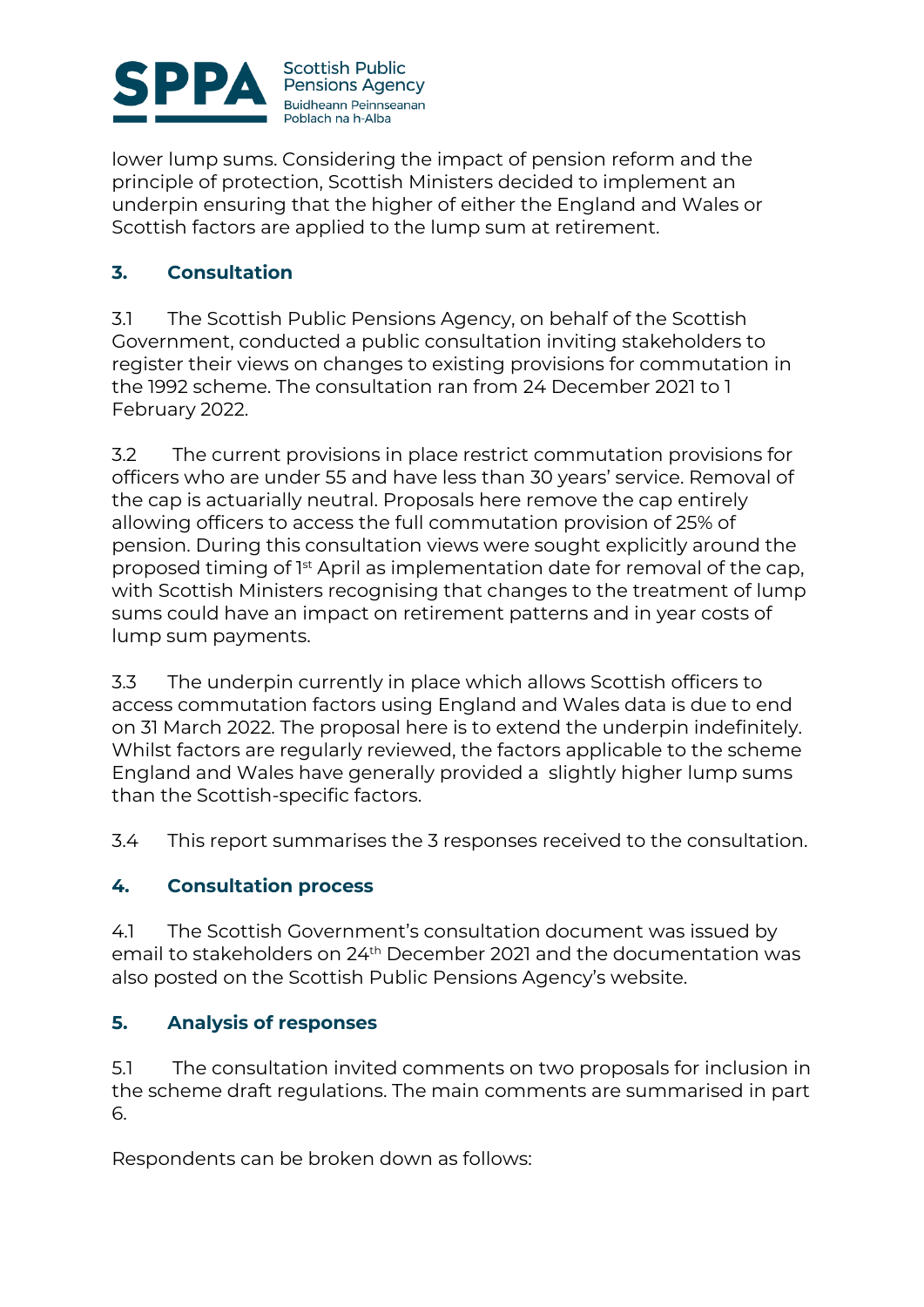

| <b>Respondents</b>                    | <b>Permission to publish</b> |
|---------------------------------------|------------------------------|
|                                       | response given               |
| <b>Staff side representatives (2)</b> | Not specified                |
| Fire Brigades Union                   |                              |
| <b>Fire Officers Association</b>      |                              |
| <b>Individual responses (1)</b>       |                              |
| <b>Employer side 0</b>                |                              |

#### **6. Key Messages**

#### **Staff Side responses**

Fire Brigade Union

 The Fire Brigades Union (FBU) response was brief, indicating they support this proposal and have no concerns.

Fire Officers Association

- The Fire Officers Association were content with the proposal to extend the existing underpin which provides retiring firefighters with access to the commutation factor available to an equivalent firefighter in England, should that provide for a higher lump sum.
- They were also content with the Scottish Ministers' proposal to remove the 2.25 times ordinary pension restriction on the amount of lump sum available to retiring firefighters who have not accrued maximum pensionable service.

The Scottish Government was grateful for the confirmation of the staff side's position.

#### **Individual Response**

Pensioner Member

- $\bullet$  lagree the commencement date is set at  $I^{st}$  April 2022 as per the proposal. The SPPA has a duty that the implementation of this amendment does not prevent any Firefighters who use rule B7 (5) to retire due to them awaiting the remedy to the Sargeant Pensions age discrimination case.
- The SPPA also must ensure that the additional costs from allowing a quarter to be commuted does not affect the stability of the pensions scheme to the detriment of its members.